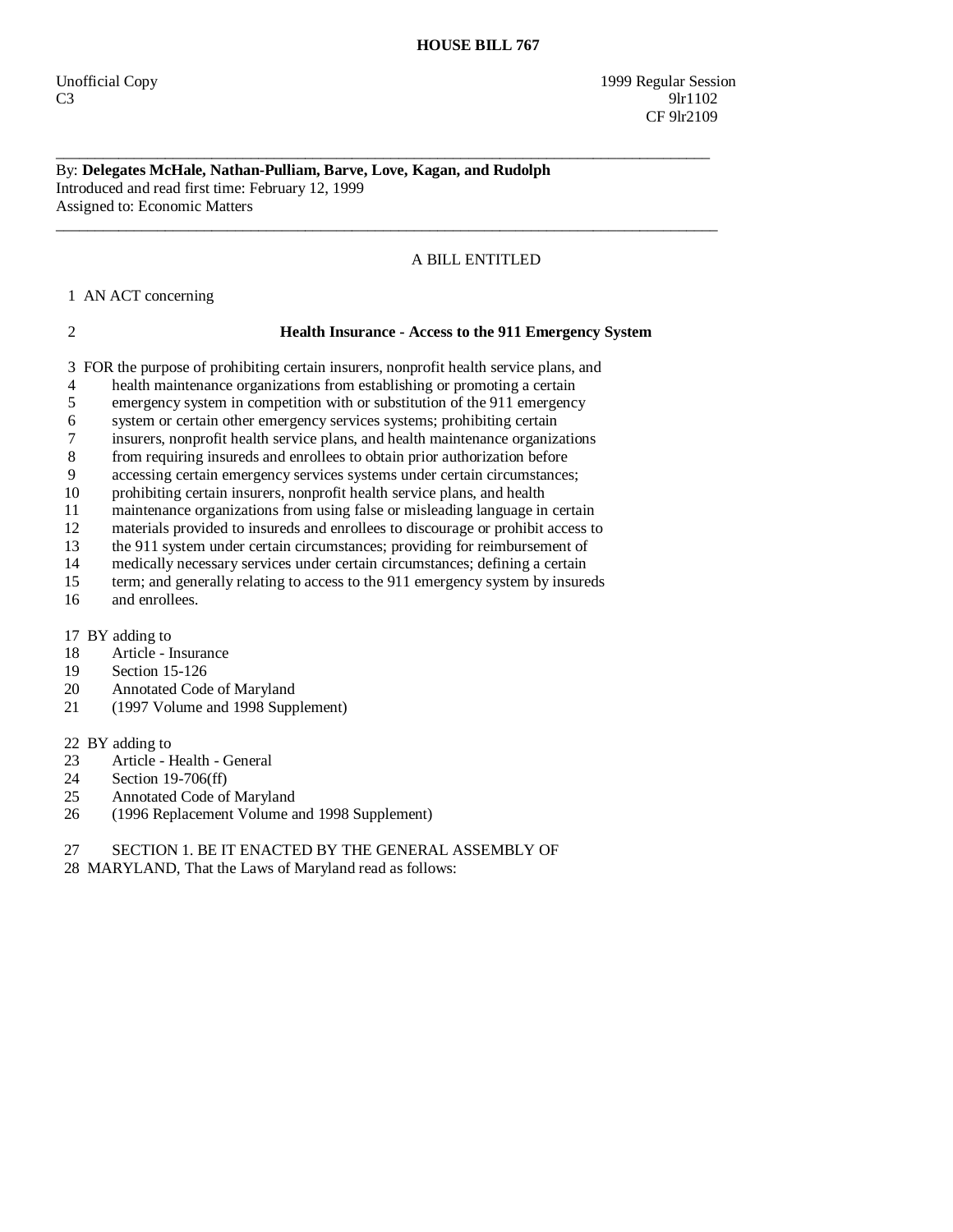#### 1 **Article - Insurance**

2 15-126.

 3 (A) IN THIS SECTION, "EMERGENCY MEDICAL CONDITION" MEANS A MEDICAL 4 CONDITION MANIFESTING ITSELF BY ACUTE SYMPTOMS OF SUFFICIENT SEVERITY, 5 INCLUDING SEVERE PAIN, THAT A PRUDENT LAYPERSON, WHO POSSESSES AN 6 AVERAGE KNOWLEDGE OF HEALTH AND MEDICINE, COULD REASONABLY EXPECT 7 THE ABSENCE OF IMMEDIATE MEDICAL ATTENTION TO RESULT IN:

 8 (1) PLACING THE HEALTH OF THE INDIVIDUAL, OR WITH RESPECT TO A 9 PREGNANT WOMAN, THE HEALTH OF THE WOMAN OR UNBORN CHILD, IN SERIOUS 10 JEOPARDY;

11 (2) SERIOUS IMPAIRMENT TO BODILY FUNCTIONS; OR

12 (3) SERIOUS DYSFUNCTION OF ANY BODILY ORGAN OR PART.

13 (B) THIS SECTION APPLIES TO:

 14 (1) INSURERS AND NONPROFIT HEALTH SERVICE PLANS THAT PROVIDE 15 HOSPITAL, MEDICAL, OR SURGICAL BENEFITS TO INDIVIDUALS OR GROUPS UNDER 16 HEALTH INSURANCE POLICIES THAT ARE ISSUED OR DELIVERED IN THE STATE; AND

 17 (2) HEALTH MAINTENANCE ORGANIZATIONS THAT PROVIDE HOSPITAL, 18 MEDICAL, OR SURGICAL BENEFITS TO INDIVIDUALS OR GROUPS UNDER CONTRACTS 19 THAT ARE ISSUED OR DELIVERED IN THE STATE.

 20 (C) AN ENTITY SUBJECT TO THIS SECTION MAY NOT ESTABLISH OR PROMOTE 21 AN EMERGENCY MEDICAL RESPONSE AND TRANSPORTATION SYSTEM THAT 22 ENCOURAGES OR DIRECTS ACCESS BY AN INSURED OR ENROLLEE IN COMPETITION 23 WITH OR IN SUBSTITUTION OF THE MARYLAND EMERGENCY SYSTEM (911) OR OTHER 24 STATE, COUNTY, OR LOCAL GOVERNMENT EMERGENCY SERVICES SYSTEM.

 25 (D) AN ENTITY SUBJECT TO THIS SECTION MAY NOT REQUIRE AN INSURED OR 26 ENROLLEE TO OBTAIN PRIOR AUTHORIZATION BEFORE ACCESSING THE 911 SYSTEM 27 OR OTHER STATE, COUNTY, OR LOCAL GOVERNMENT EMERGENCY SERVICES SYSTEM 28 FOR AN EMERGENCY MEDICAL CONDITION.

 29 (E) AN ENTITY SUBJECT TO THIS SECTION MAY NOT USE FALSE OR 30 MISLEADING LANGUAGE IN ITS ENROLLMENT SALES MATERIALS OR IN ANY OTHER 31 MATERIALS PROVIDED TO INSUREDS OR ENROLLEES TO DISCOURAGE OR PROHIBIT 32 INSUREDS OR ENROLLEES FROM ACCESSING THE 911 SYSTEM FOR EMERGENCY 33 AMBULANCE SERVICES IN THE EVENT OF AN EMERGENCY MEDICAL CONDITION.

 34 (F) AN ENTITY SUBJECT TO THIS SECTION SHALL REIMBURSE, LESS ANY 35 APPLICABLE CO-PAYMENTS, THE APPROPRIATE PROVIDERS FOR ANY MEDICALLY 36 NECESSARY SERVICES PROVIDED TO AN INSURED OR ENROLLEE WHO ACCESSES 37 THE 911 SYSTEM OR OTHER STATE, COUNTY, OR LOCAL GOVERNMENT EMERGENCY 38 SERVICES SYSTEM FOR AN EMERGENCY MEDICAL CONDITION.